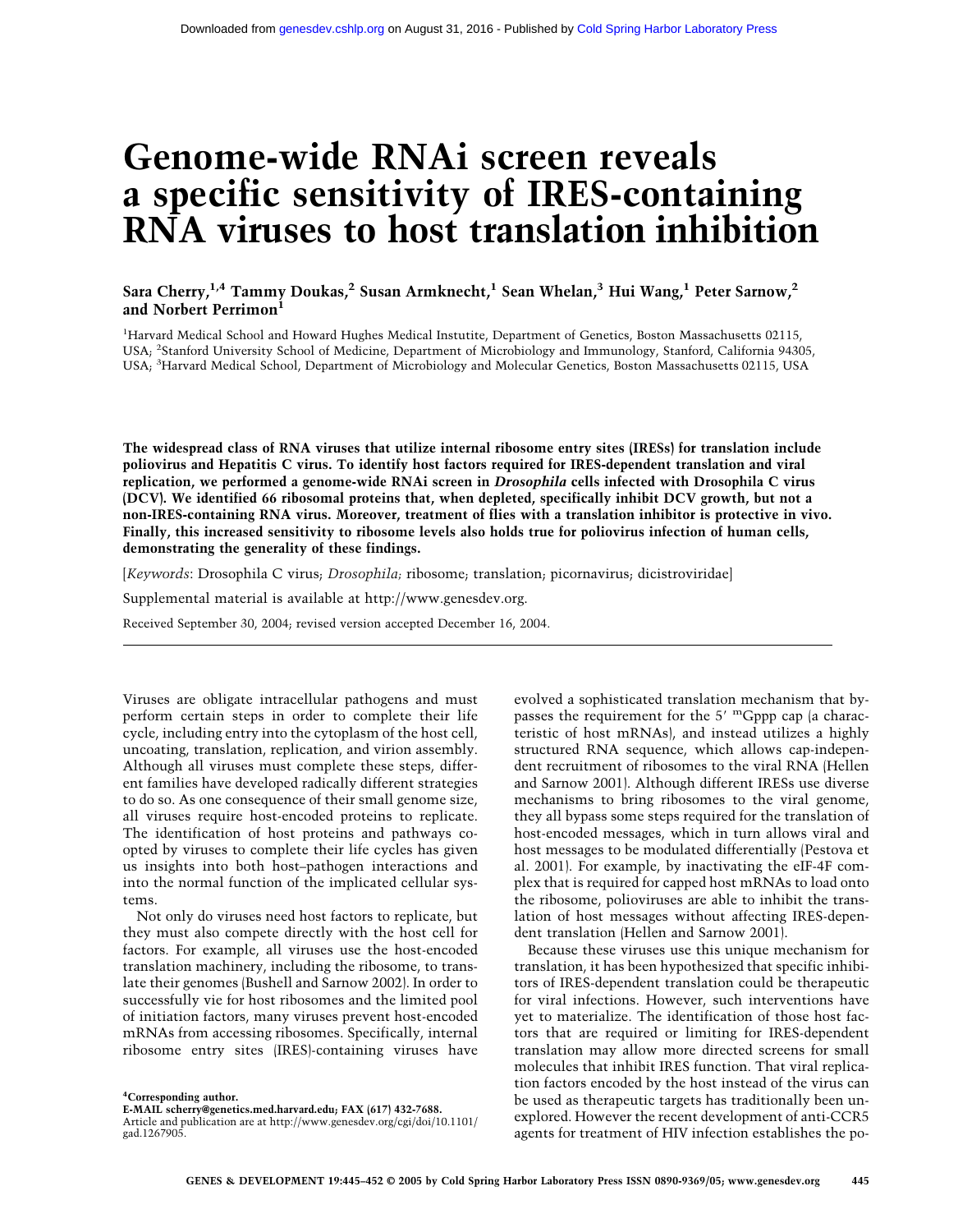tential of this complementary approach (Shaheen and Collman 2004).

Despite the demonstrable value of information on host factors involved in viral infection, our ability to identify these factors has been hampered by the dearth of amenable forward genetic systems. *Drosophila* has been widely used as a model to study development, cell biology, and innate immunity due to its powerful genetics and conservation with vertebrate systems. The full-genome sequence of *Drosophila* along with the development of RNAi technology permits the systematic survey of the phenotypic consequences of transcript depletion. This tool, when applied in a global, unbiased way, provides an in vitro genetic system that can be used to study the effects of gene knockdown on any system that can be adapted to high-throughput screening. We have previously developed a genome-wide set of *Drosophila* double-stranded RNA (dsRNA) reagents (Boutros et al. 2004). Here we have extended the use of this methodology to identify host factors that are essential for growth and replication of Drosophila C virus (DCV).

DCV is an IRES-containing RNA virus that is a natural pathogen of *Drosophila* and can infect both flies and tissue culture cells, leading to lethality (Cherry and Perrimon 2004). This family of viruses includes many human pathogens including the picornaviruses poliovirus, Rhinovirus, and Hepatitis A virus as well as flaviviruses such as Hepatitis C virus (Knipe and Howley 2001). While these mammalian viruses have one IRES at the 5 end of the genome, DCV along with other dicistroviridae have two IRESs (Johnson and Christian 1998). Despite this difference, these insect viruses share many physical and morphological properties with mammalian picornaviruses (King and Moore 1988; Johnson and Christian 1998; Tate et al. 1999). Moreover, where studied, the infectious cycle of DCV resembles that of pathogenic IRES-containing mammalian viruses (Scotti et al. 1981; Reavy and Moore 1983; Moore et al. 1985; King and Moore 1988). The recent use of DCV to identify a set of host factors required for viral entry found conserved proteins involved in clathrin-mediated endocytosis (Cherry and Perrimon 2004). Such experience suggested to us that the system is sensitive and has high conservation with mammalian viral biology. Consequently, we proposed, first, that this virus–host pair would be amenable to a genome-wide RNAi approach, and second, that any factors we discover to be required for DCV replication may also be important for the life cycle of related mammalian viruses.

To dissect the cellular requirements for DCV replication, we undertook a genome-wide screen in tissue culture for host factors that, when lost, block viral infection. Using this strategy we identified the ribosome as limiting during infection. While the hypomorphic consequences of ribosomal protein depletion are tolerated, the cells become refractory to viral infection by DCV. In contrast, a non-IRES-containing virus is able to infect and replicate within these ribosome-depleted cells. This defect in the replication of DCV is mediated by a deficiency in translation from both IRESs present in DCV, suggesting that there may a general requirement for high levels of ribosomes for efficient translation from an IRES. Furthermore, the feeding of adult flies with a small molecule inhibitor of ribosomal function is protective in vivo. And most importantly, poliovirus infection was also attenuated by depletion of ribosomal proteins in human cells, demonstrating that attenuation of the translation apparatus may be a fruitful target for antiviral therapeutics.

#### **Results**

#### *Genome-wide RNAi screen*

To identify host factors required for viral infection in *Drosophila* cell culture we designed a sensitive and quantitative assay for viral replication that was responsive to RNAi. We used these conditions to perform a genome-wide screen of ∼21,000 dsRNA covering 91% of the genes predicted by both the Berkeley *Drosophila* Genome Project (BDGP) and the Sanger Center (Boutros et al. 2004). dsRNAs are aliquoted into 384-well plates, with each plate containing controls. We used a dsRNA generated against viral sequences as a positive control as DCV is an RNA virus and therefore the viral genome is susceptible to RNAi mediated degredation. As a negative control we generated dsRNA against *gfp* because it is not present in our system. Cells were treated with dsRNA for 3 d and then were infected with DCV at a multiplicity of infection (MOI) of 1, and 24 h post-infection the cells were stained with a polyclonal FITC-conjugated anti-capsid antibody and a nuclear counterstain (Fig. 1A; Cherry and Perrimon 2004). Using this infection protocol and a positive control dsRNA against viral sequences we were able to inhibit infection in >99% of the cells, a reduction of >20-fold (Fig. 1B). We compared the fraction of infected cells from well to well, and a representative example of nine wells is shown (Fig. 1A). By visual inspection, we identified 210 dsRNA species that reduced the relative number of infected cells. In a secondary screen we resynthesized the dsRNAs identified in the primary screen and confirmed 112 genes that, when knocked down, reduced viral infection by >40% as assayed by antibody staining.

## *Attenuation of ribosome severely blocks viral replication*

These genes fall into a number of functional categories (Fig. 1C). Surprisingly, the largest category identified genes that encode the structural components of the ribosome. We found 66 ribosomal protein genes that account for 57% of our candidate genes and 72% of total ribosomal genes present in RNAi set. These candidate gene products were evenly distributed among the different ribosomal subunits: We identified 74% of the ribosomal protein genes of the small subunit, 70% of the large subunit, and 67% of the acidic proteins (Supplementary Table 1). This suggests that general ribosome integrity is required for viral growth, and not some spe-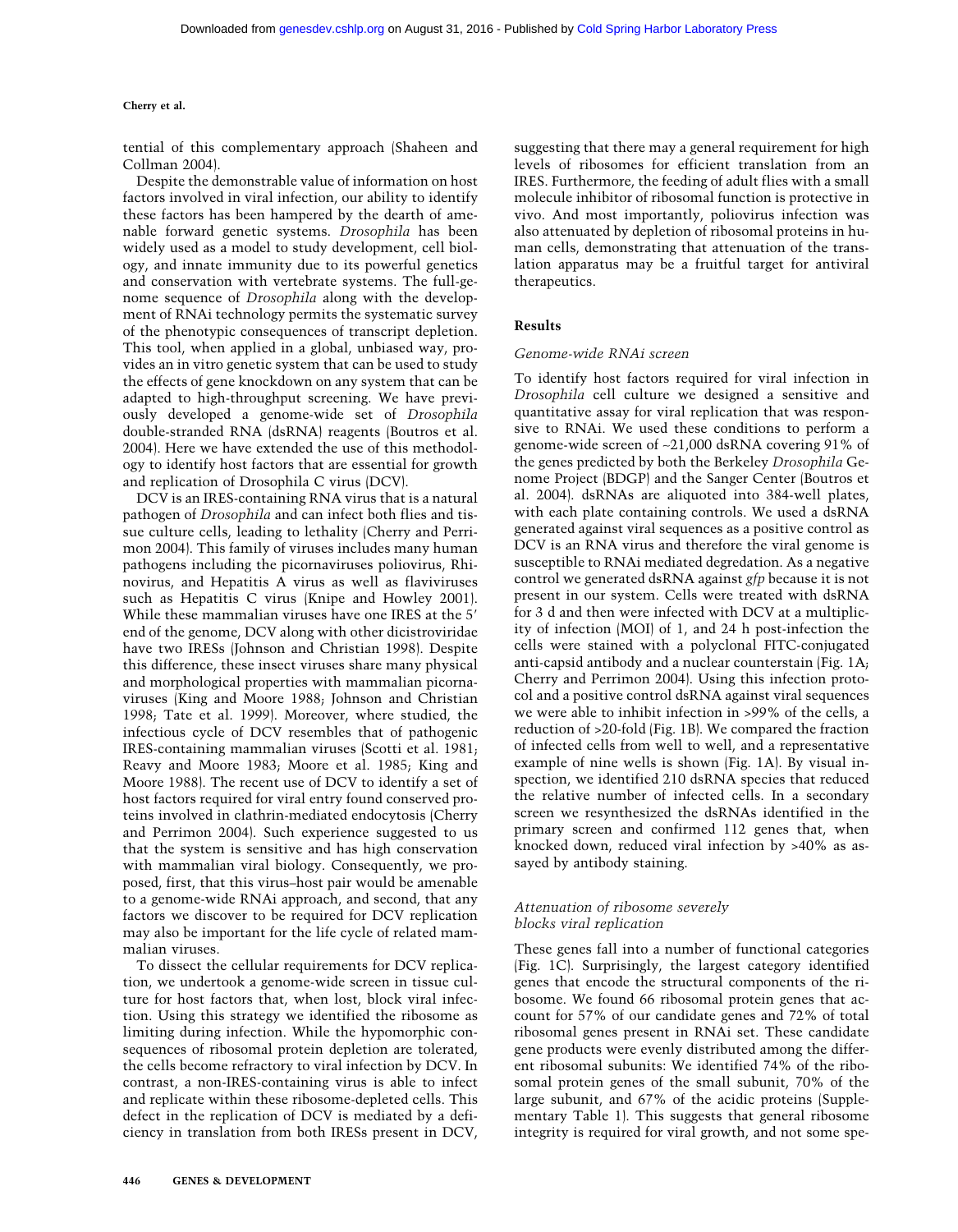#### **Viral sensitivity to host translation**



**Figure 1.** Genome-wide RNAi screen reveals that ribosomal protein levels are critical for DCV replication. (*A*) Schematic diagram of RNAi screen in pre-aliquoted 384-well plates. (*B*) Decreased viral antigen production post-dsRNA treatment with dsRNA against DCV, RpS6, or RpL19 as measured by the ratio of FITC-anti-DCV (green) versus Hoescht 33342 (red). (*C*) Frequency of encoded functional groups as curated by Gene Ontology (The FlyBase Consortium 2003) and manually assigned to representative categories for all verified candidates. The breakdown of the ribosomal components identified is shown.

cialized role for the individual proteins found in the screen.

dsRNA against ribosomal proteins led to a significant and reproducible reduction in viral infection as measured by immunofluorescence (Figs. 1B, 2A; data not shown). The average reduction observed across ribosomal proteins was eightfold. This reduction in the percentage of infected cells also resulted in reduced viral titers. Using an end-point titration assay, we found that RNAi against ribosomal proteins such as *RpS6* and RpL19 resulted in a >10<sup>3</sup>-fold reduction in virus production under conditions showing a 20-fold reduction in infection as measured by antibody staining (Fig. 2A). Taken together, these results show a severe inhibition of viral replication in response to depletion of the translation machinery.

# *Ribosomal proteins are reduced upon loss of a single component*

Consistent with the assumption that dsRNAs targeting the ribosome affect the complement of ribosomal proteins in the cell, we found that RNAi against *RpS6* leads to a reduction in RpS6 protein levels (Fig. 2B). Moreover, RNAi against other ribosomal proteins identified in the screen such as *RpL19* also led to a reduction in RpS6 levels (Fig. 2B) while RNAi against *RpS25* (a gene not identified in the screen) did not reduce RpS6 levels. This coregulation of ribosomal protein levels was specific because the relative abundance of alpha-tubulin was not significantly affected in cells that were substantially depleted for RpS6 (Fig. 2B). Additionally, analysis of total proteins by Coomassie stain also demonstrated that there were minimal effects on global protein levels (data not shown).

Given that the previous experiment only tested the steady-state levels of host protein synthesis under these hypomorphic conditions we also tested whether general host translation is affected using an  $S<sup>35</sup>$  methioninepulse post-RNAi. We treated cells with dsRNA against either a control or *RpS6* or *RpL19* and pulsed the cells for 1 h. We found that there was a less than twofold decrease in host protein translation under these conditions while cycloheximide treatment decreases incorporation by >10-fold (Fig. 2C). This is in contrast to the >10-fold decrease observed in DCV replication (Fig. 2A). Therefore, there is a differential effect on DCV replication over the general effect on host protein translation.

To determine whether this depletion of ribosomal proteins was at the level of protein or RNA we analyzed total RNA levels of *RpL19* in cells depleted for different ribosomal proteins or a *gfp* control. While we observed a loss in RpS6 protein levels in cells treated with dsRNA against *RpL19*, we observed no effect on *RpS6* RNA levels (Fig. 2D). Likewise, the *RpL19* levels and species present were markedly changed upon treatment with dsRNA against *RpL19* and not when the cells were treated with other dsRNAs (Fig. 2D). This demonstrates the specificity of dsRNA-mediated depletion of host mRNAs.

This suggests that the loss of a single ribosomal protein can lead to a specific decrease in other ribosomal protein levels in the absence of an overt effect on the cell's protein complement. That levels of ribosomal proteins are affected in *trans* by the loss of one component is, to our knowledge, a novel finding.

# *Hypomorphic depletion*

*of ribosome is tolerated by cells*

That there are only small global effects on the cells, as measured by  $S^{35}$  methionine incorporation or alpha-tubulin levels, is consistent with our findings that RNAi against these ribosomal proteins did not lead to an increase in cell death as measured by membrane permeability (Fig. 2E). The average percent cell death in untreated cells was  $6.9 \pm 1.5$  and  $7.5 \pm 1.4$  in cells treated with dsRNA against the 66 ribosomal proteins identified. Moreover, the average cell number in the untreated case was  $1390 \pm 167$  compared with  $1250 \pm 203$  in the ribosomal dsRNA-treated samples. In contrast, treatment with dsRNA against the gene *thread*, an inhibitor of apoptosis, led to a dramatic increase in cell death (Fig. 2E; Boutros et al. 2004). Our data are in agreement with Boutros et al. (2004), who found that there was on the order of a twofold reduction in ATP levels post-RNAi against ribosomal proteins while we observed a twofold reduction in  $S^{35}$  incorporation using different cell lines at different time points post RNAi treatment. Taken to-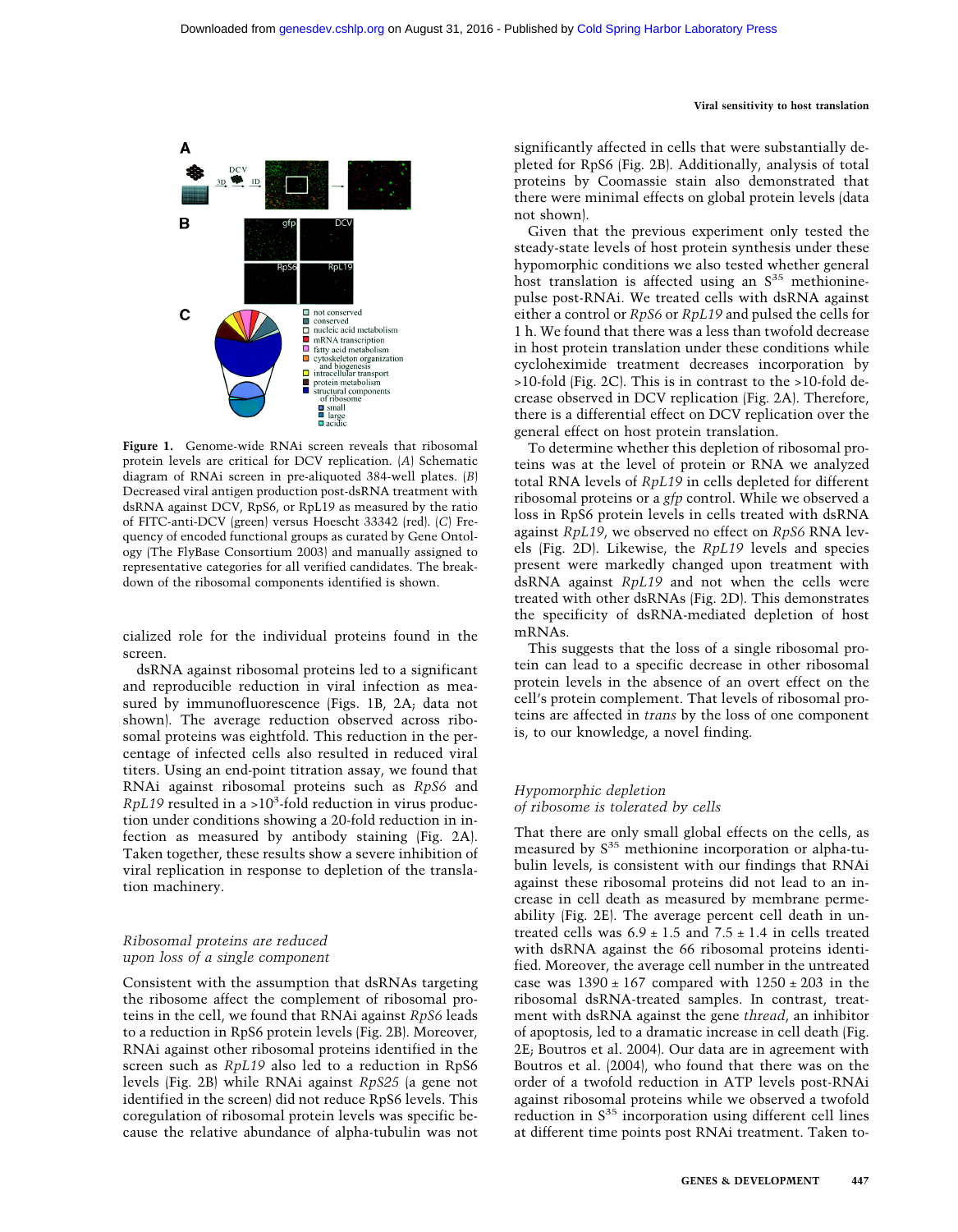

**Figure 2.** RNAi against ribosomal proteins leads to a tolerated depletion in the ribosome and protection from DCV infection. (*A*) Comparison of the effect of dsRNA treatment on viral replication as measured by immunofluorescence or viral titers released at 24 h post-infection. Results for averaged triplicate experiment where the error bars represent one standard deviation and asterisks denote *p* < 0.05 by *t*-test. (*B*) Western blot analysis of dsRNA-treated cell lysates probed with anti-RpS6 (*top* panel) or anti-tubulin (*bottom* panel). (*C*) Host protein synthesis is reduced by less than twofold as observed by pulse-labeling cells with  $S^{35}$  methionine for 1 h post-dsRNA treatment with either gfp, RpS6, or RpL19 while cycloheximide (CHX) reduces incorporation by >10-fold. Extracts were analyzed by trichloroacetic acid precipitation and quantitation (results for averaged triplicate samples from three independent experiments; error bars represent one standard deviation). (*D*) Northern blot analysis of dsRNA-treated total RNA probed with RpS6 or RpL19, respectively. (*E*) Fluorescence microscopy of cells treated with dsRNA. No significant change in cell number or cell death is evident by comparing the number of nuclei (Hoechst 33342-red) or the fraction of Sytox (green)-labeled nuclei to total nuclei (red) after depletion of ribosomal proteins by RNAi. dsRNA treatment to *thread* results in a significant increase in cell death. Percent of dead cells is shown for each treatment.

gether, we have found that although ribosomal protein levels were substantially depleted, there was not a significant increase in cell death or a decrease in cell number. These results suggest that RNAi against the ribosome leads to a hypomorphic phenotype that is tolerated by the cells under these conditions.

# *VSV replication is unaffected by dsRNA against the ribosome*

Given that translation is fundamental to cellular function, one possibility is that, while the cells remain viable, they are not able to support viral replication for independent reasons. For example, in mammals, a general anti-viral response involves the global inhibition of host translation by preventing translation of both cellular and viral mRNAs (Samuel 2001). Clearly the overall abundance of host proteins or tubulin was not largely affected by the various RNAi treatments. To more rigorously examine global effects on viral replication, we tested whether Vesicular Stomatitis virus (VSV), an unrelated enveloped negative-stranded RNA virus that has both mammalian and insect hosts, was able to replicate in cells depleted for these ribosomal proteins (Knipe and Howley 2001). Using recombinant VSV that expresses Gfp upon replication at an MOI of 1, we found that loss of ribosomal proteins had a negligible effect on viral infection, whereas treatment with dsRNA against *Rab5*, a protein required for endocytosis and viral entry, protected the cells from VSV infection (Fig. 3A; Sieczkarski and Whittaker 2003). This finding suggests that ribosome-depleted cells can support new translation of mRNAs and viral infection by a non-IRES-containing virus.

# *Ribosomal depletion specifically blocks IRES-dependent translation*

Therefore, the specific requirement of DCV for wild-type levels of ribosomal proteins suggests that DCV may have a unique requirement for the cellular translation apparatus. One specialized feature of DCV is that its mRNA is not translated by a 5' cap-dependent translation mechanism as are most eukaryotic and VSV mRNAs, but by an internal ribosomes entry mechanism that is employed by various viral and a few cellular mRNAs (Wilson et al. 2000; Hellen and Sarnow 2001; Knipe and Howley 2001). Internal ribosome entry is mediated by an RNA element that is usually hundreds of nucleotides in length (Hellen and Sarnow 2001). While mammalian picornaviruses have one IRES element that directs the synthesis of one polyprotein, DCV along with other dicistroviridae have two IRESs depicted in Figure 3B (Johnson and Christian 1998). While different IRESs appear to differ in the details of their activity, they are all predicted to be highly structured RNAs that must bypass requirements for some initiation factors and bring the viral RNA to the ribosome (Pestova et al. 2001). During an infection, only one or a few viral RNAs gain access to the cytoplasm and must be translated before they are degraded in order for infection to initiate. We postulate that the reason that DCV replication is sensitive to levels of ribosomes in the cell is because the IRES(s) encoded in the viral genome require high levels of the translation machinery in order to access the ribosomes and thus be efficiently translated. If the viral genome competes inefficiently with cellular messages for translation, we would expect that decreasing the ratio of ribosomes to host messages would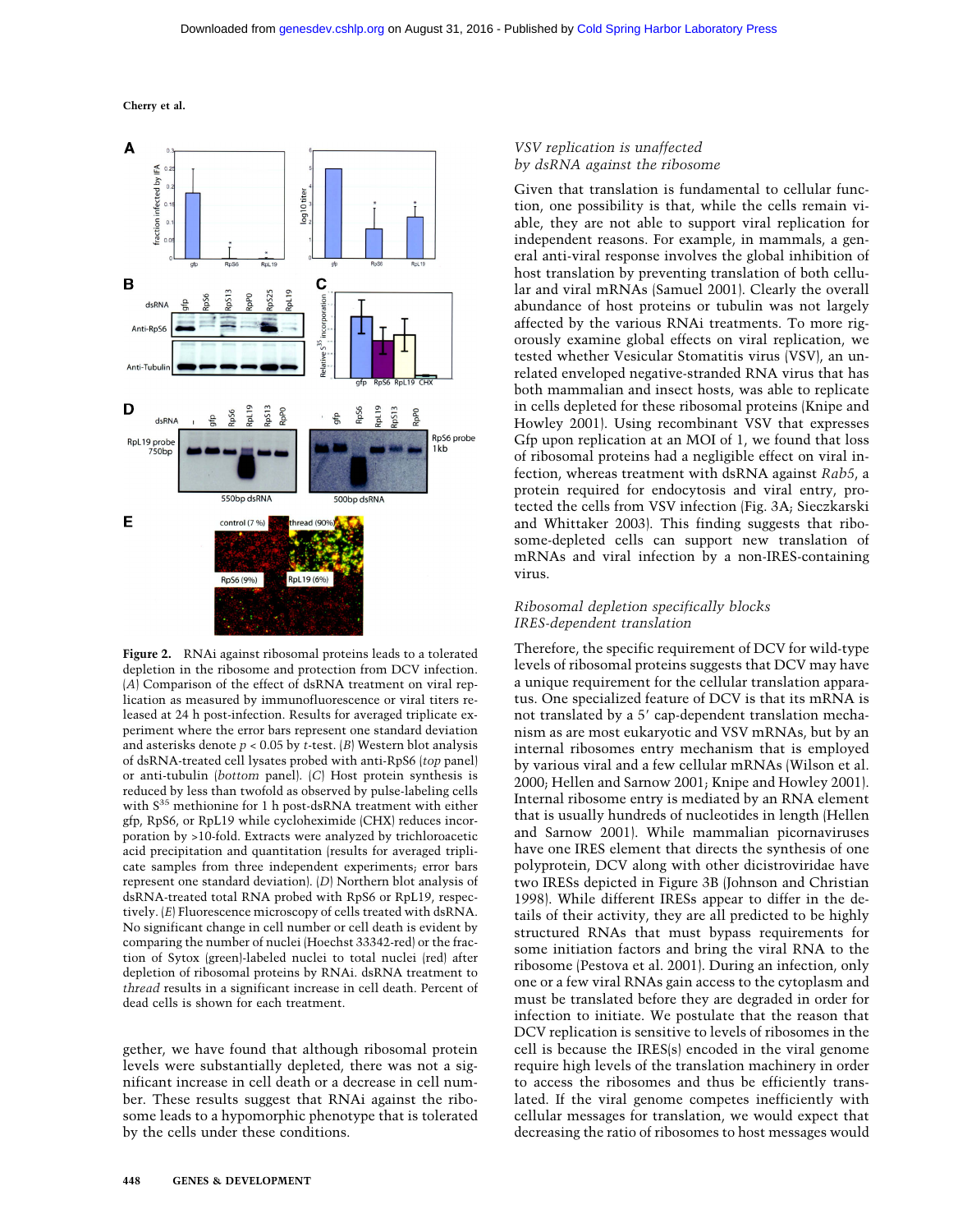



**Figure 3.** Depletion of the ribosome affects IRES-dependent translation but not 5'-cap dependent translation. (A) Fluorescence microscopy of cells treated with dsRNA and subsequently infected with VSV-gfp. dsRNA against ribosomal proteins has no effect on the percent infection by comparing gfp expression (green) to total nuclei stained with Hoechst 33342 (red). dsRNA treatment against *Rab5* results in a significant protection from infection. Percent infected cells are shown for each treatment. (*B*) Schematic diagram of the DCV genome describing the location of the two viral IRESs. (*C*) Schematic diagram of the bicistronic vector used to determine whether depletion of ribosomal proteins has an effect on translation from a 5'-capped message (*Renilla* luciferase) or a DCV IRES (firefly luciferase). (*D*) dsRNA treatment against ribosomal proteins RpS6 or RpL19 results in a significant effect on translation from DCV IRES1 and IRES2 as measured by firefly luciferase, but not on the translation of the 5-capped message as measured by *Renilla* luciferase (results for averaged triplicate experiments where error bars represent one standard deviation and asterisks denote *p* < 0.05 by *t*-test). Cells treated with Gfp dsRNA are set to 1, and all other dsRNA treatments are normalized to that condition. (*E*) DCV continues to be translated while host synthesis is repressed as observed by pulse-labeling cells with  $S^{35}$  methionine for 2 h at the indicated times post-infection with DCV or mock infected (uninfected). Soluble extracts were analyzed by SDS–polyacrylamide gel electrophoresis followed by autoradiography.

lead to a defect in viral translation. Thus one would predict that a level of ribosomal attenuation would exist whereby cells are viable but unable to support IRES-dependent translation. Consistent with this notion, we found that cell entry was unaffected under conditions of either cycloheximide treatment or dsRNA against *RpS6* or *RpL19* (Cherry and Perrimon 2004; data not shown).

To test whether the defect in viral replication was in-

deed due to a direct effect on translation from the viral IRESs we used a bicistronic vector system (Johannes et al. 1999). The first cistron directs the cap-dependent translation of *Renilla* luciferase, while the second cistron mediates the cap-independent, IRES-dependent translation of firefly luciferase (Fig. 3C). The relative production of these two reporters allows us to assess the effects of ribosomal protein depletion on these two activities. We tested both the 5' and internal IRESs present in DCV and found that depletion of ribosomal proteins by RNAi led to a significant and specific decrease in IRES-dependent translation but not in cap-dependent translation (Fig. 3D). This reduction was observed for both IRESs present in DCV suggesting a general defect in IRES function resulting from ribosomal depletion.

Based on analogy to picornaviruses, one would predict that DCV infection results in inhibition of host translation by a mechanism to which the virus itself is insensitive. To examine this, we infected cells with DCV and pulse-labeled with  $S^{35}$  methionine at different times post-infection. By 12 h post-infection, translation from host mRNAs is inhibited while viral RNA continues to be translated (Fig. 3E). The levels of viral mRNA translation are low compared to other picornaviruses as was also observed with another member of the dicistroviridae, cricket paralysis virus (Wilson et al. 2000). It is possible that the *Drosophila* cells used lack some factors that modulate the DCV-IRES. Also, the translation of both host and viral RNA is inhibited at late time points in DCV-infected cells. That DCV represses host translation similar to mammalian IRES-containing viruses is tied to the hypothesis that IRES-dependent translation is inefficient compared to cap-dependent translation, and is thus sensitive to competitive inhibition by the latter. Consequently these viruses have developed the means to eliminate competition upon successful infection by preventing host messages from being translated.

#### *Drug treatment in vivo attenuates infection*

Given that attenuation of ribosome function protects cultured cells from DCV infection, we tested whether the general translation inhibitor Hygromycin B could protect flies from DCV infection (Brodersen et al. 2000). We fed adult flies serial dilutions of sublethal doses of the aminoglycoside eukaryotic ribosomal inhibitor Hygromycin B and then challenged them with DCV. We monitored the flies' susceptibility to infection and found that the drug causes a dose-dependent inhibition of virus-induced lethality. At concentrations between ∼17.5 and 280 µM we observed protection from DCV infection in the absence of drug toxicity (Fig. 4A). We also tested another inhibitor of host translation, neomycin, and observed similar effects (data not shown). This demonstrates that there is a level of translational attenuation that can be tolerated by organisms and is sufficient to confer some protection from viral infection. These data suggest that general translation inhibitors may present a novel avenue for anti-viral therapeutics.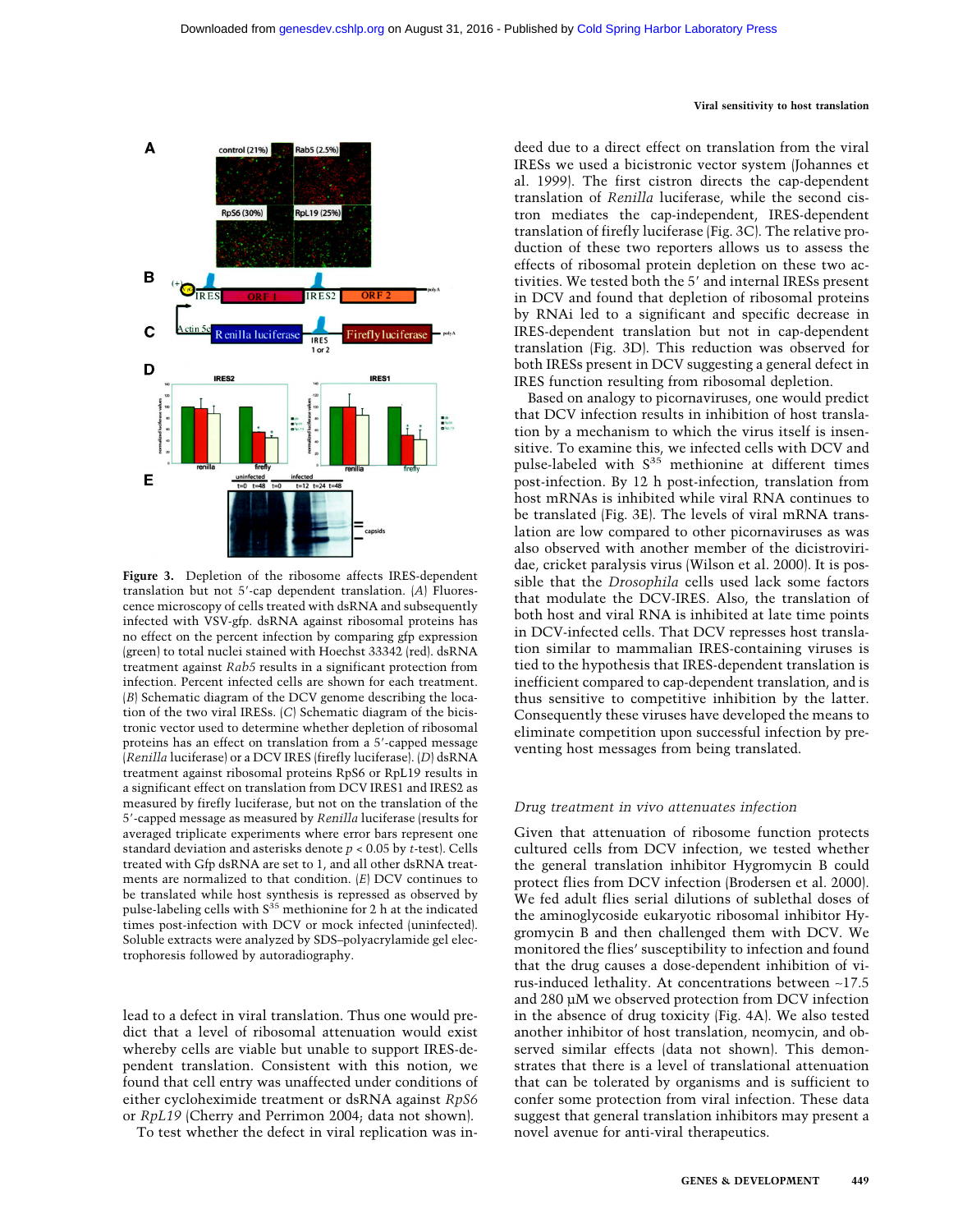

**Figure 4.** Inhibition of ribosomal function protects from infection in vivo and from poliovirus infection. (*A*) Adult wild-type flies (male, Canton-S) fed serial dilutions of Hygromycin B (280– 17.5 µM) and then challenged with DCV were monitored daily for mortality. Error bars represent one standard deviation; results from a triplicate representative experiment averaged. (*B*) Poliovirus infection of Hela cells pretransfected with siRNAs against RpS6 results in inhibition of viral replication. Control siRNA pretreatment is set to 1 and the relative production of poliovirus is shown for four independent experiments where error bars represent one standard deviation and asteriks denote *p* < 0.05. (*C*) Host protein synthesis is reduced twofold as observed by pulse-labeling cells with S<sup>35</sup> methionine for 20 min post-siRNA treatment with RpS6. Extracts were analyzed by trichloroacetic acid precipitation and quantitation (results for two independent experiments averaged; error bars represent each value).

# *Poliovirus infection is also sensitive to levels of translation apparatus*

Because attenuation of the ribosome inhibited translation from both IRESs present in DCV, we hypothesized that this effect may be generalizable to mammalian IRES-containing viruses such as poliovirus. The two IRESs present in DCV are quite different from one another and are thought to use different mechanisms for translation initiation (Pestova et al. 2001). To test whether attenuation of the ribosome could also protect human cells from an IRES-containing virus, we infected cultured human cells pretreated with an siRNA against *RpS6* with poliovirus at an MOI of 4. We observed a 10-fold reduction of viral titers in cells transfected with an siRNA against *RpS6* compared to a control siRNA (Fig. 4B). Similar results were obtained with siRNAs against *RpP0* and *RpL19* and at an MOI of 16 (data not shown), suggesting that knock-down of several ribosomal proteins can protect an infected cell, even if it is invaded by more than one infectious virus. Under these conditions where there is a 10-fold reduction in viral replication, there is only a twofold reduction in host translation as measured by  $S^{35}$  incorporation (Fig. 4C). Moreover, reduction in viral yield was not due to loss in cell density or viability in cells treated with *RpS6* siRNA (Supplementary Table 2).

# **Discussion**

These findings demonstrate that both insect and mammalian IRES-containing RNA viruses are unusually sensitive to levels of the ribosomal machinery. Consistent with our observation that attenuation of the ribosome can be tolerated by cells, it has been reported that many yeast ribosomal subunits are dispensable for growth, and likewise conditional mutation of *RpS6* in the mouse liver has no effect on hepatocyte viability or translation even though there is a reduction in the production of 40S ribosomal complexes (Volarevic et al. 2000; Giaever et al. 2002). Moreover, zebrafish carrying heterozygous mutations in a number of ribosomal proteins are predisposed to cancer (Amsterdam et al. 2004). How the loss of ribosomal proteins leads to different phenotypic consequences is presently unclear. However, the fact that ribosomal inhibition can be tolerated in vitro, together with the fact that pharmacologic inhibition of translation protects from DCV infection in vivo, suggests a novel approach to viral inhibition. Whereas poliovirus had until recently been considered conquered, the recent poliomyelitis outbreak in West Africa gives new urgency to the search for therapeutics for this disease. Furthermore, given that additional IRES-dependent viruses, including Hepatitis C virus and rhinovirus, are widespread human pathogens that are also currently without efficacious treatments, our data suggest that modulating host ribosome activity could be a promising new direction for antiviral drug discovery.

## **Material and methods**

#### *Cells and virus*

Schneider line 2 cells were maintained as described (Cherry and Perrimon 2004). DCV was purified and titered as described (Cherry and Perrimon 2004).

An infectious cDNA clone of VSV was engineered to contain an additional transcriptional unit encoding gfp, generating VSVgfp. The gfp ORF was amplified by PCR from pGreenlantern (Invitrogen) and inserted between conserved VSV gene-start end sequences engineered at the leader-N gene junction. VSV-gfp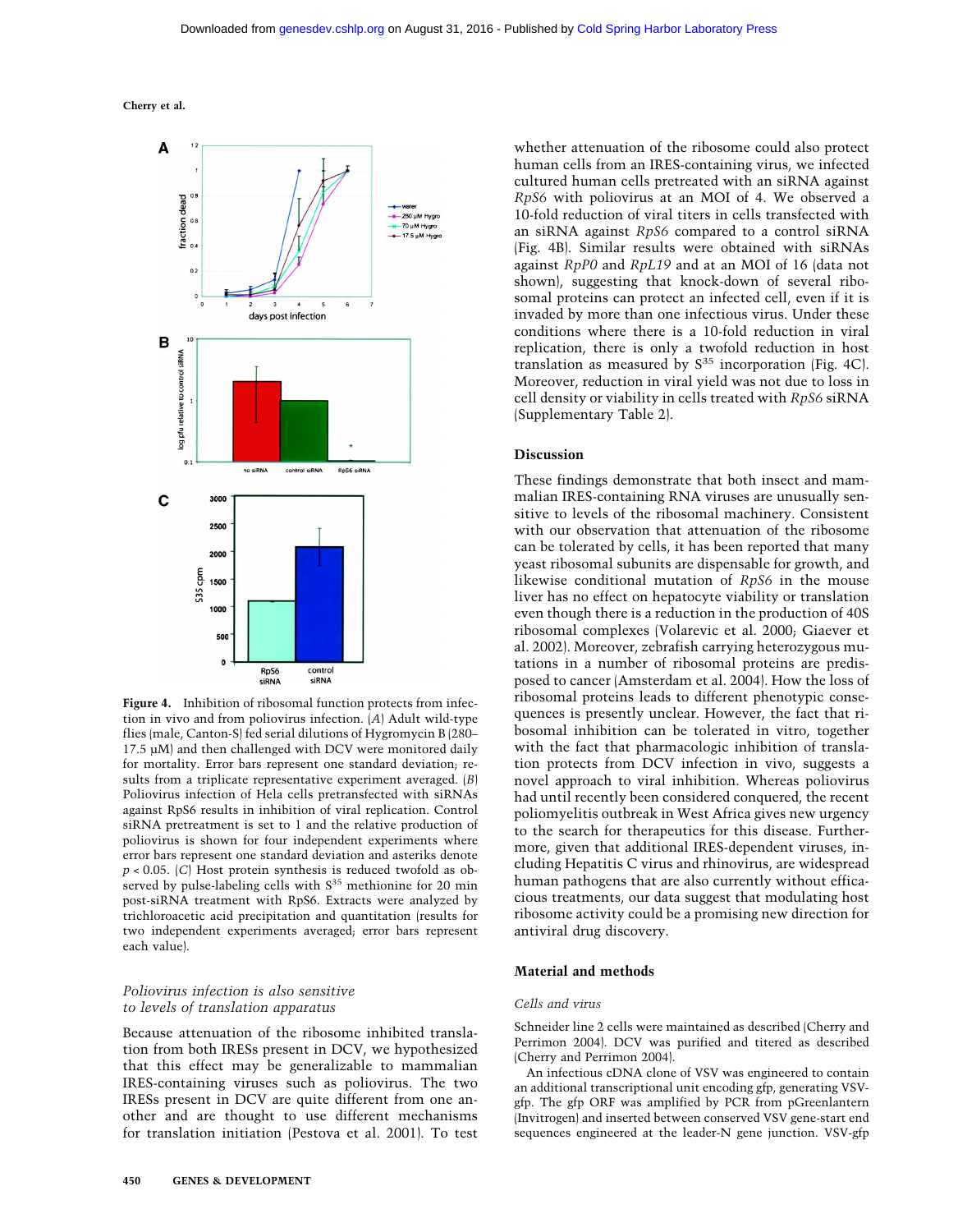#### **Viral sensitivity to host translation**

was recovered, purified, and titered as described (Whelan et al. 1995).

#### *dsRNA treatments*

dsRNA was generated as described (Boutros et al. 2004). The cells were plated at 20,000 cells per well in 10 µL serum-free media into 384-well plates pre-aliquoted with 250 ng of dsRNA. One hour later 20 µL of complete media were added (Clemens et al. 2000). Cells were used 3 d later.

#### *Viral infections*

Three days post-dsRNA addition cells were infected with DCV at a MOI of 1. DCV was prepared as previously described (Cherry and Perrimon 2004). One day later the cells were fixed and stained with FITC-conjugated anti-capsid DCV and counterstained with Hoescht 33342 as described (Cherry and Perrimon 2004). Images were captured using an automated microscope as described and analyzed using Metamorph software (Kiger et al. 2003). For viral titers, supernatant was removed before fixing the cells and serial dilutions were used to infect cells. The highest dilution that resulted in positive infection by immunofluorescence was considered the titer of the sample.

Three days post-dsRNA cells were infected with VSV-gfp at a MOI of 1. Twenty-four hours later the cells were fixed and stained as above.

#### *Protein analysis*

Western blot analysis was performed as described (Cherry and Perrimon 2004) using using anti-RPS6 (Cell Signaling, 1:200) or anti-Tubulin (Sigma, 1:2000).

For total protein analysis cells were pulsed with  $S^{35}$  methionine (NEN) for 2 h at the indicated time points post-infection with DCV. Total cell lysates were prepared as above and run on a 10% SDS-Page gel and visualized using fluorography.

For S<sup>35</sup> methionine incorporation cells treated with dsRNA or siRNAs were pulsed for 1 h or 20 min, respectively, with  $S^{35}$ methionine (NEN) and prepared as above. Total cell lysate was precipitated with 10% trichloroacetic acid and quantitated using a scintillation counter.

#### *Northern blot analysis*

Total RNA was extracted from dsRNA-treated cells using Trizol following the manufacturer's protocol. Ten micrograms RNA were run on a 1% gel and transferred to Hybond-N+ nylon and a radiolabeled probe was generated from the PCR product used for dsRNA production. Hybridization was carried out with Church buffer as recommended.

#### *Cell death analysis*

Three days post-dsRNA cells were analyzed for cell death by staining with Sytox (Molecular Probes, 1:5000) and Hoescht 33342 for 10 min. The samples were washed twice in PBS before images were collected and analyzed.

#### *Luciferase assays*

IRES1 was cloned by PCR using primers 5-AGAATTCTT TATATCGTGTGTACATATAAATA-3' and 5'-CATGCCAT GGTTATCGTTAAGCGCAAGATC-3 (nucleotides 1–796) and IRES2 using 5'-CATGCCATGGTTGTTTGAAAGTTAG CAGGTT-3' and 5'-CGGAATTCTTAAGATGTGATCTTGC TT-3 (nucleotides 6080–6282); these primers contain EcoRI and NcoI restriction sites that were used to clone these into the intercistronic region of a bicistronic luciferase reporter vector (c53/Delta EMCV) and subcloned into pACTpl to express in *Drosophila* cells. Cells (150,000) were cotransfected with 0.1 µg of bicistronic vector plus 0.1 µg dsRNA with Effectene (Qiagen) using the manufacturer's protocol. Five days post-transfection the cells were assayed using Dual-glo luciferase reagents (Promega) following the manufacturer's protocol and quantitated using an Analyst GT plate reader (Molecular Devices).

#### *Feeding experiments*

Groups of 25 flies were placed on standard media plus serial dilutions of Hygromycin B (17.5–280 µM; Calbiochem) 1 d prior to infection. They were infected with ∼5 ×  $10<sup>4</sup>$  virions by injection and monitored daily (Cherry and Perrimon 2004).

#### *Poliovirus infections*

HeLa cells were cultured in antibiotic-free DMEM medium, supplemented with 10% FBS and L-glutamine. Seventy-five percent confluent cultures were transfected with 10 pmol RpS6 siRNA (Dharmacon) or randomized control siRNA in 100 µL transfection media consisting of OptiMEMI and Lipofectamine 2000 in an eight-chamber dish. After a 2-h incubation at 37°C, 200 µL media were added to each well to yield a final siRNA concentration of 100 nM in a final volume of 0.3 mL. After 45 h of transfection, the medium was removed and cells were infected with poliovirus at a MOI of 4 in a total volume of 100 µL. After a 30-min incubation at 37°C medium was added and cells were incubated for an additional 4 h at 37°C. Virus was harvested and viral yield was determined by plaque assay as described (Johnson and Sarnow 1991).

#### **Acknowledgments**

We thank Matthew Tudor and Jennifer Philips for helpful discussions, Christians Villalta for microinjections, and the *Drosophila* RNAi Screening Center for providing expertise and the facilities for screening. This work was supported by NIH grants AI051365, AI10532, and GM55979.

#### **References**

- Amsterdam, A., Sadler, K.C., Lai, K., Farrington, S., Bronson, R.T., Lees, J.A., and Hopkins, N. 2004. Many ribosomal protein genes are cancer genes in zebrafish. *PLoS Biol.* **2:** E139.
- Boutros, M., Kiger, A.A., Armknecht, S., Kerr, K., Hild, M., Koch, B., Haas, S.A., Consortium, H.F., Paro, R., and Perrimon, N. 2004. Genome-wide RNAi analysis of growth and viability in *Drosophila* cells. *Science* **303:** 832–835.
- Brodersen, D.E., Clemons Jr., W.M., Carter, A.P., Morgan-Warren, R.J., Wimberly, B.T., and Ramakrishnan, V. 2000. The structural basis for the action of the antibiotics tetracycline, pactamycin, and hygromycin B on the 30S ribosomal subunit. *Cell* **103:** 1143–1154.
- Bushell, M. and Sarnow, P. 2002. Hijacking the translation apparatus by RNA viruses. *J. Cell. Biol.* **158:** 395–399.
- Cherry, S. and Perrimon, N. 2004. Entry is a rate-limiting step for viral infection in a *Drosophila melanogaster* model of pathogenesis. *Nat. Immunol.* **5:** 81–87.
- Clemens, J.C., Worby, C.A., Simonson-Leff, N., Muda, M., Maehama, T., Hemmings, B.A., and Dixon, J.E. 2000. Use of double-stranded RNA interference in *Drosophila* cell lines to dissect signal transduction pathways. *Proc. Natl. Acad. Sci.* **97:** 6499–6503.
- The FlyBase Consortium. 2003. The FlyBase database of the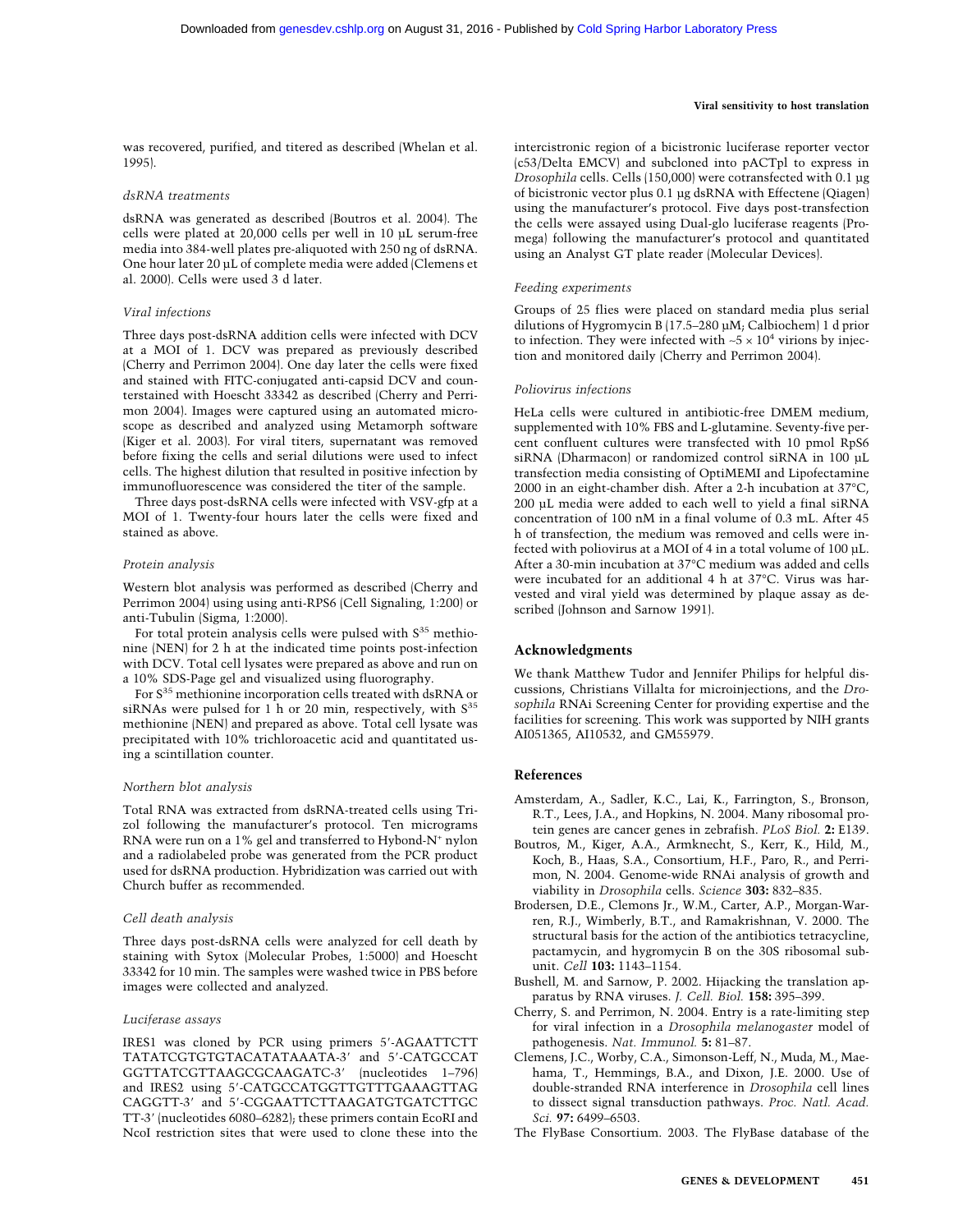*Drosophila* genome projects and community literature. *Nucleic Acids Res.* **31:** 172–175.

- Giaever, G., Chu, A.M., Ni, L., Connelly, C., Riles, L., Veronneau, S., Dow, S., Lucau-Danila, A., Anderson, K., Andre, B., et al. 2002. Functional profiling of the *Saccharomyces cerevisiae* genome. *Nature* **418:** 387–391.
- Hellen, C.U. and Sarnow, P. 2001. Internal ribosome entry sites in eukaryotic mRNA molecules. *Genes* & *Dev.* **15:** 1593– 1612.
- Johannes, G., Carter, M.S., Eisen, M.B., Brown, P.O., and Sarnow, P. 1999. Identification of eukaryotic mRNAs that are translated at reduced cap binding complex eIF4F concentrations using a cDNA microarray. *Proc. Natl. Acad. Sci.* **96:** 13118–13123.
- Johnson, K.N. and Christian, P.D. 1998. The novel genome organization of the insect picorna-like virus *Drosophila* C virus suggests this virus belongs to a previously undescribed virus family. *J. Gen. Virol.* **79:** 191–203.
- Johnson, K.L. and Sarnow, P. 1991. Three poliovirus 2B mutants exhibit noncomplementable defects in viral RNA amplification and display dosage-dependent dominance over wildtype poliovirus. *J. Virol.* **65:** 4341–4349.
- Kiger, A., Baum, B., Jones, S., Jones, M., Coulson, A., Echeverri, C., and Perrimon, N. 2003. A functional genomic analysis of cell morphology using RNA interference. *J. Biol.* **2:** 27.
- King, L.A. and Moore, N.F. 1988. Evidence for the presence of a genome linked protein in two insect picornaviruses, cricket paralysis virus and *Drosophila* C virus. *FEMS Lett.* **50:** 41.
- Knipe, D.M. and Howley, P.M. 2001. *Fields' virology*. Lippincott-Raven, Philadelphia.
- Moore, N.F., Reavy, B., and King, L.A. 1985. General characteristics, gene organization and expression of small RNA viruses of insects. *J. Gen. Virol.* **66:** 647–659.
- Pestova, T.V., Kolupaeva, V.G., Lomakin, I.B., Pilipenko, E.V., Shatsky, I.N., Agol, V.I., and Hellen, C.U. 2001. Molecular mechanisms of translation initiation in eukaryotes. *Proc. Natl. Acad. Sci.* **98:** 7029–7036.
- Reavy, B. and Moore, N.F. 1983. Cell-free translation of *Drosophila* C virus RNA: Identification of a virus protease activity involved in capsid protein synthesis and further studies on in vitro processing of cricket paralysis virus specified proteins. *Arch. Virol.* **76:** 101–115.
- Samuel, C.E. 2001. Antiviral actions of interferons. *Clin. Microbiol. Rev.* **14:** 778–809.
- Scotti, P.D., Longworth, J.F., Plus, N., Croizier, G., and Reinganum, C. 1981. The biology and ecology of strains of an insect small RNA virus complex. *Adv. Virus Res.* **26:** 117–143.
- Shaheen, F. and Collman, R.G. 2004. Co-receptor antagonists as HIV-1 entry inhibitors. *Curr. Opin. Infect. Dis.* **17:** 7–16.
- Sieczkarski, S.B. and Whittaker, G.R. 2003. Differential requirements of Rab5 and Rab7 for endocytosis of influenza and other enveloped viruses. *Traffic* **4:** 333–343.
- Tate, J., Liljas, L., Scotti, P., Christian, P., Lin, T., and Johnson, J.E. 1999. The crystal structure of cricket paralysis virus: The first view of a new virus family. *Nat. Struct. Biol.* **6:** 765– 774.
- Volarevic, S., Stewart, M.J., Ledermann, B., Zilberman, F., Terracciano, L., Montini, E., Grompe, M., Kozma, S.C., and Thomas, G. 2000. Proliferation, but not growth, blocked by conditional deletion of 40S ribosomal protein S6. *Science* **288:** 2045–2047.
- Whelan, S.P., Ball, L.A., Barr, J.N., and Wertz, G.T. 1995. Efficient recovery of infectious vesicular stomatitis virus entirely from cDNA clones. *Proc. Natl. Acad. Sci.* **92:** 8388– 8392.

Wilson, J.E., Powell, M.J., Hoover, S.E., and Sarnow, P. 2000.

Naturally occurring dicistronic cricket paralysis virus RNA is regulated by two internal ribosome entry sites. *Mol. Cell. Biol.* **20:** 4990–4999.